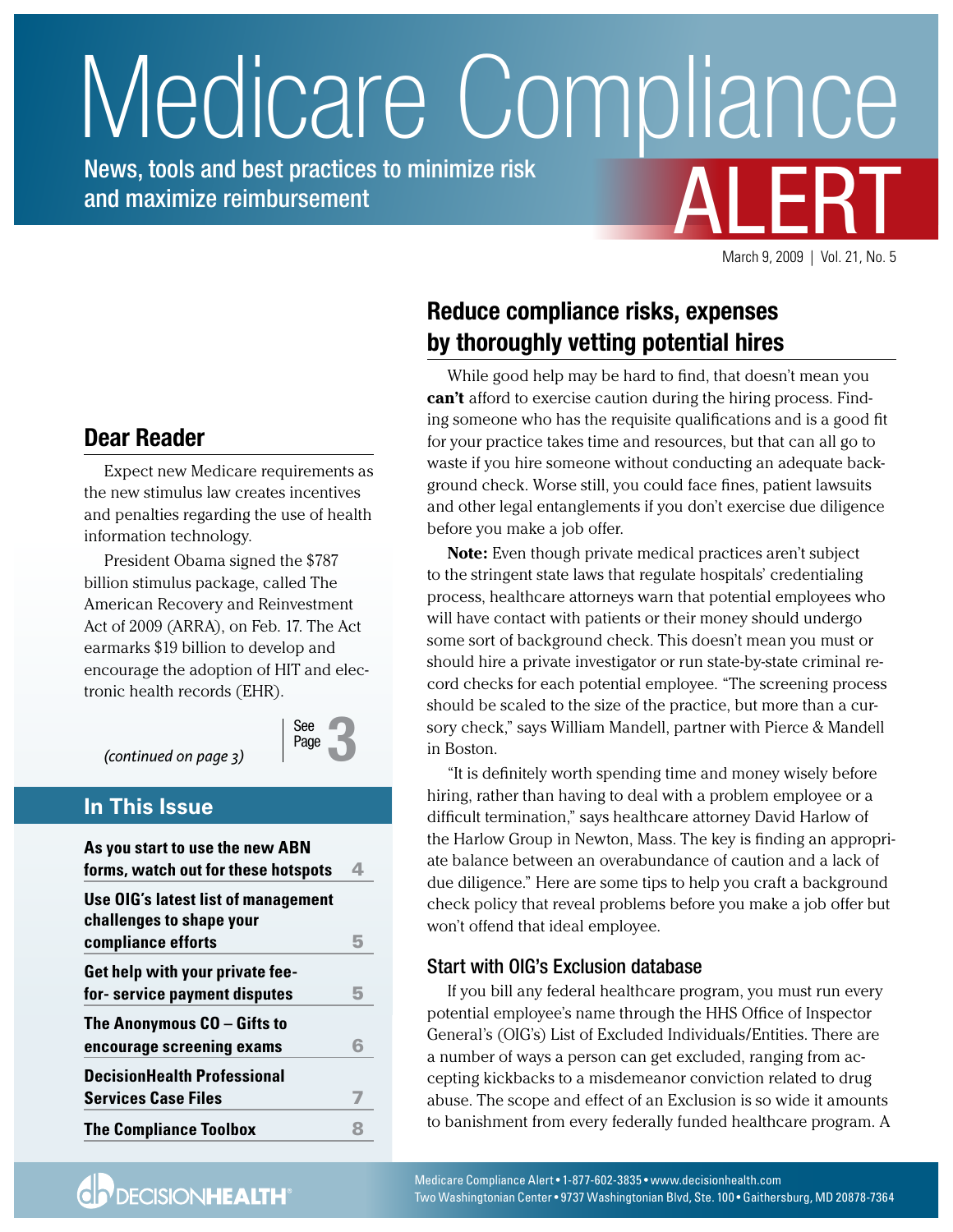## **SUBSCRIBER SERVICES**

#### **Editorial:**

Scott Kraft - (301) 287-2361 [skraft@decisionhealth.com](mailto:skraft@decisionhealth.com)

Marla Durben Hirsch - (301) 299-6155 [mhirsch@decisionhealth.com](mailto:mhirsch@decisionhealth.com)

Julia Kyles - (301) 287-2651 [jkyles@decisionhealth.com](mailto:jkyles@decisionhealth.com)

#### **Marketing:**

Tina Kamdjou - (301) 287-2392 [tkamdjou@decisionhealth.com](mailto:tkamdjou@decisionhealth.com)

**Subscriptions:** For direct questions about newsletter delivery and account status, please contact DecisionHealth® at (877) 602-3835, or email us at: [customer@decisionhealth.com](mailto:customer@decisionhealth.com).

**Compliance Listserv:** To join our free Internet forum on fraud and abuse issues, go to [http://listserv.ucg.](http://listserv.ucg.com/cgi-bin/listserv/listserv.pl/fraud-l) [com/cgi-bin/listserv/listserv.pl/fraud-l,](http://listserv.ucg.com/cgi-bin/listserv/listserv.pl/fraud-l) click on the "Join the Fraud & Abuse Discussion Group" link, and follow the instructions.

**Reprints:** To request permission to make photocopy reprints of *Medicare Compliance Alert* articles, or to obtain information on our copyright waiver, multiple copy and site license programs, please call us at (866) 266-1029, or email Joe Wethje at: [jwethje@](mailto:jwethje@decisionhealth.com) [decisionhealth.com.](mailto:jwethje@decisionhealth.com)

*Medicare Compliance Alert* is published 24 times per year by:

**DecisionHealth**® (a UCG company) Two Washingtonian Center 9737 Washingtonian Blvd., Suite 100 Gaithersburg, MD 20878-7364

**ISSN:** 1047-1863 **Price:** \$539 per year

DecisionHealth® is a registered trademark of UCG.

practice should not hire anyone who will be paid indirectly by federal funds, Harlow warns.

According to OIG: "No payment will be made by any federal health care program … for anything that an excluded person furnishes, orders, or prescribes. This payment prohibition applies to the excluded person, anyone who employs or contracts with the excluded person, any hospital or other provider where the excluded person provides services, and anyone else." This prohibition encompasses everyone from medical clinicians and technicians to billers and coders. It applies even if they don't see, treat or interact with Medicare or other federal healthcare patients because some of the practice's Medicare payments might make their way into the employee's paycheck.

**Caveat:** Providers that employ an excluded individual face steep civil money penalties: \$10,000 for each service submitted to a federal payor. The good news is you only need an internet connection to run this essential check. OIG maintains a database you can search using an applicant's first and last name. If you get a match, you can verify using the applicant's social security number. "It's too easy to check the database," Mandell notes, which is why OIG will be highly skeptical if a provider claims it had no way of knowing it had hired an excluded person.

**Caveat:** Don't assume you can hire an applicant who was excluded simply because the exclusion has expired. A person who is excluded must wait until the exclusion period ends and then apply to OIG in writing for reinstatement.

Even if the potential hire has sent the letter and is expecting a positive response from OIG, Harlow advises practices to hold off on bringing the person on board. Where clinicians are concerned Harlow points out it could lead to cash flow problems. "It is likely that other payors may ask about Medicare participation in their credentialing process and nonparticipation in Medicare may raise red flags," Harlow says.

### Check their references

It is standard practice to ask for references for any job application, but the list of names and phone numbers is worthless if you don't follow up with a phone call. "Some practices make job offers conditional on a good reference from former employers," Mandell says. This too is reasonable and provides another layer of screening.

## Protect your practice from patient lawsuits

More than fines from the federal government are on offer if you don't conduct a background check. You should make sure you're familiar with state laws. "In addition to

## **How You Can Redistribute** *MCA*

Of course, it is illegal to photocopy or electronically forward any part of *Medicare Compliance Alert* in paper or electronic form to anyone without our permission. It violates our copyright. But we understand that part of your job is to help educate and train others on how to comply with complex Medicare and Medicaid rules. The ability to share *MCA* with staff members could be a key component of that effort, saving you a huge amount of time and money. That's why we offer a special, customized license to redistribute each issue. For more information, contact Joe Wethje at 866-266-1029 or [jwethje@decisionhealth.com.](mailto:jwethje@decisionhealth.com) In the meantime, if you received *Medicare Compliance Alert* and you are not the named subscriber, it is a violation of federal copyright law. However, only the party that provides the copyrighted material is at risk, not you. To confidentially report suspected copyright violations, call our copyright attorney Roger Klein at 202-383-6846 or e-mail him at KleinR@ howrey.com. Copyright violations will be prosecuted. And *Medicare Compliance Alert* shares 10% of the net proceeds of settlements or jury awards with individuals who provide essential evidence of illegal photocopying or electronic forwarding of our newsletter.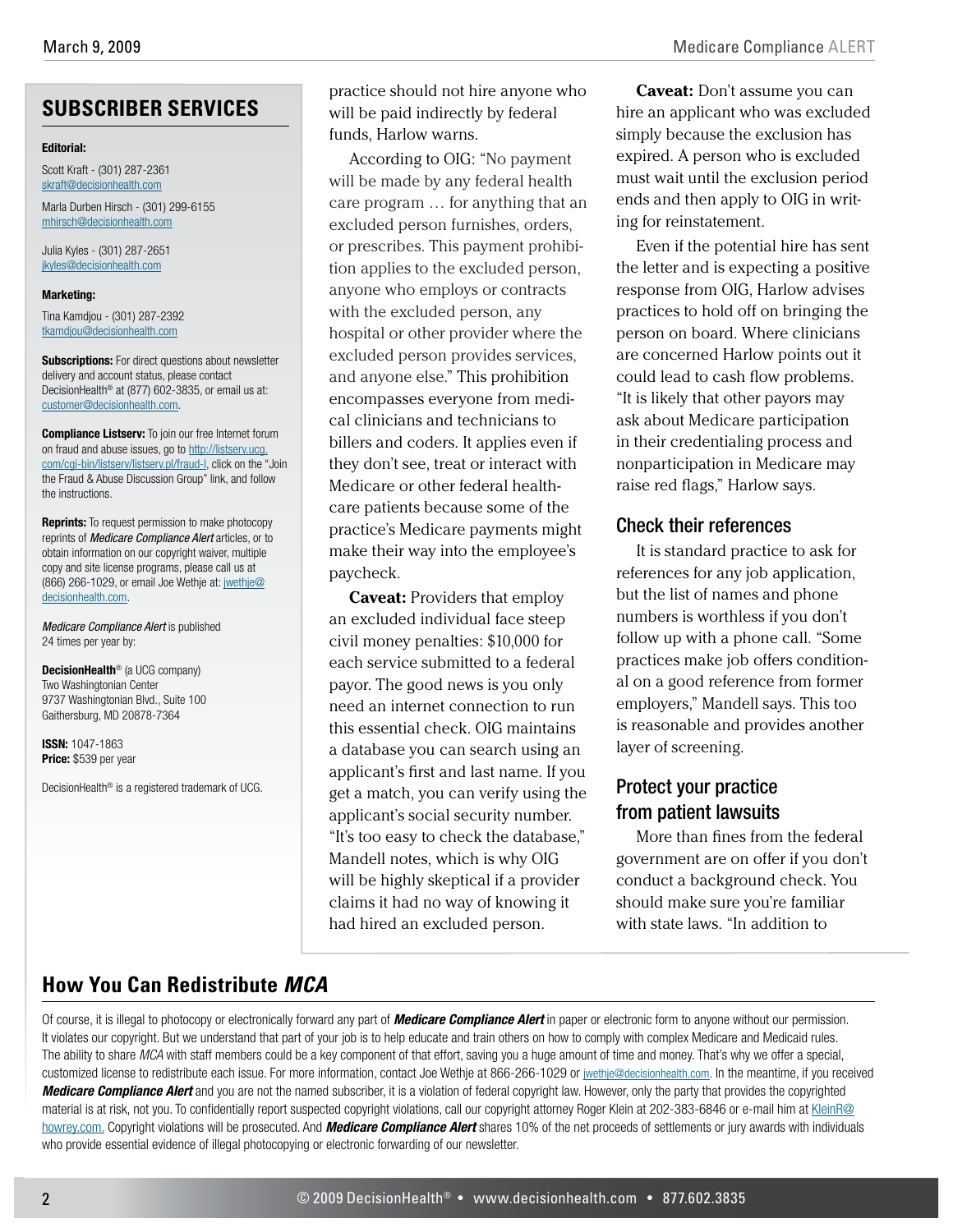<span id="page-2-0"></span>checking the exclusion list, or 'sin system'," Harlow says, "providers are required by many states to run criminal background checks on anyone having patient contact, and should do the same for anyone with access to finances."

This is no different than any other employer Mandell notes, but practices have a higher responsibility due to their duty to their patients. The duty and level of scrutiny increases in correlation to how much contact the employee will have with the patient.

**Note:** There are a couple of civil claims a bad hiring decision could create. One is straight vicarious liability: An employer can be held responsible for actions by an employee while he performs duties related to his employment. In addition to that a patient could have a claim for **negligent hiring.**

Mandell gives the example of an employee who was convicted for a crime such as assault and battery or credit card fraud in one state and gets hired by a group practice in another state. If the employee hits a patient or steals a patient's credit card number, the patient could claim the practice is also responsible because it should have known about its new hire's record. But for the practice's failure to run a background check, a patient could argue, the assault or theft wouldn't have occurred. Even if a lawsuit isn't successful, the practice will still have to deal with the damage to its public image.

## Craft your criminal background checks

A criminal background check is worthwhile, provided you craft your search to the employee's position and work history. "Each state's

criminal history records system is different, and most providers do not go beyond state lines in running checks," Harlow says. "For a more thorough check, private contractors can run multistate checks, which can be tailored to local geography or the prospective employee's work history." You also shouldn't necessarily reject a candidate who seems otherwise perfect because he or she has had a run in with the law. "I would not be as concerned about a motor vehicle violation (absent a DUI component) as I would be about a check-kiting conviction," Harlow says. "Neither relates directly to patient care, but the financial fraud should raise a red flag."

**Remember:** The depth and scope of such a check can be based on specific facts and circumstances Mandell says. A doctor who has been practicing in the area for two decades doesn't need as close an inspection as a doctor who has just arrived from another state. "You should also ask how much is this person moving around," Mandell says. When an employee has lived in three states in as many years or changes employers frequently, this might be the sign of deeper problems.

#### Don't forget the credit check

Practices should also take a peek at a potential hire's financial history though a credit check. "A default on any student loan repayment programs as that can impose payment obligations on the employer," Mandell warns. "For example, the National Health Service Corps pays up to \$50,000 of outstanding student loan balances for certain employed doctors and other health professionals who commit to two years of full time service serving the needs

of underserved populations at approved sites." If a provider goes into default, the practice might have to withhold some of his wages to make payments on the loan. Mandell also recommends that practices inquire about other financial obligations that can lead to wage garnishment, such as unpaid child support.

**Tip:** For more guidance on crafting a comprehensive background check for employees, see the checklist in the Compliance Toolbox on pg. 8. The checklist is based on a section of the physician employment agreement template that Pierce & Mandell uses for physician practices.

#### On the Internet:

• OIG's Searchable Exclusions Database: <http://exclusions.oig.hhs.gov/>

# **Dear Reader: Stimulus Act provides \$19 Billion for HIT incentives**

#### *[\(continued from page 1\)](#page-0-0)*

The program, contained in the HITECH Act section of ARRA, allocates \$17 billion for incentive payments through Medicare and Medicaid to encourage physicians and hospitals to implement EHR systems for the next five years. Hospitals could potentially receive as much as \$11 million in incentives; physicians could get up to \$44,000.

The incentive payments are greater in 2011 and 2012; after that the incentive payment is reduced. There is no benefit for adopting EHR in 2015, and after that penalties will be imposed by increasing reductions of Medicare reimbursement if a hospital or physician has not become a "meaningful user" of EHR by then.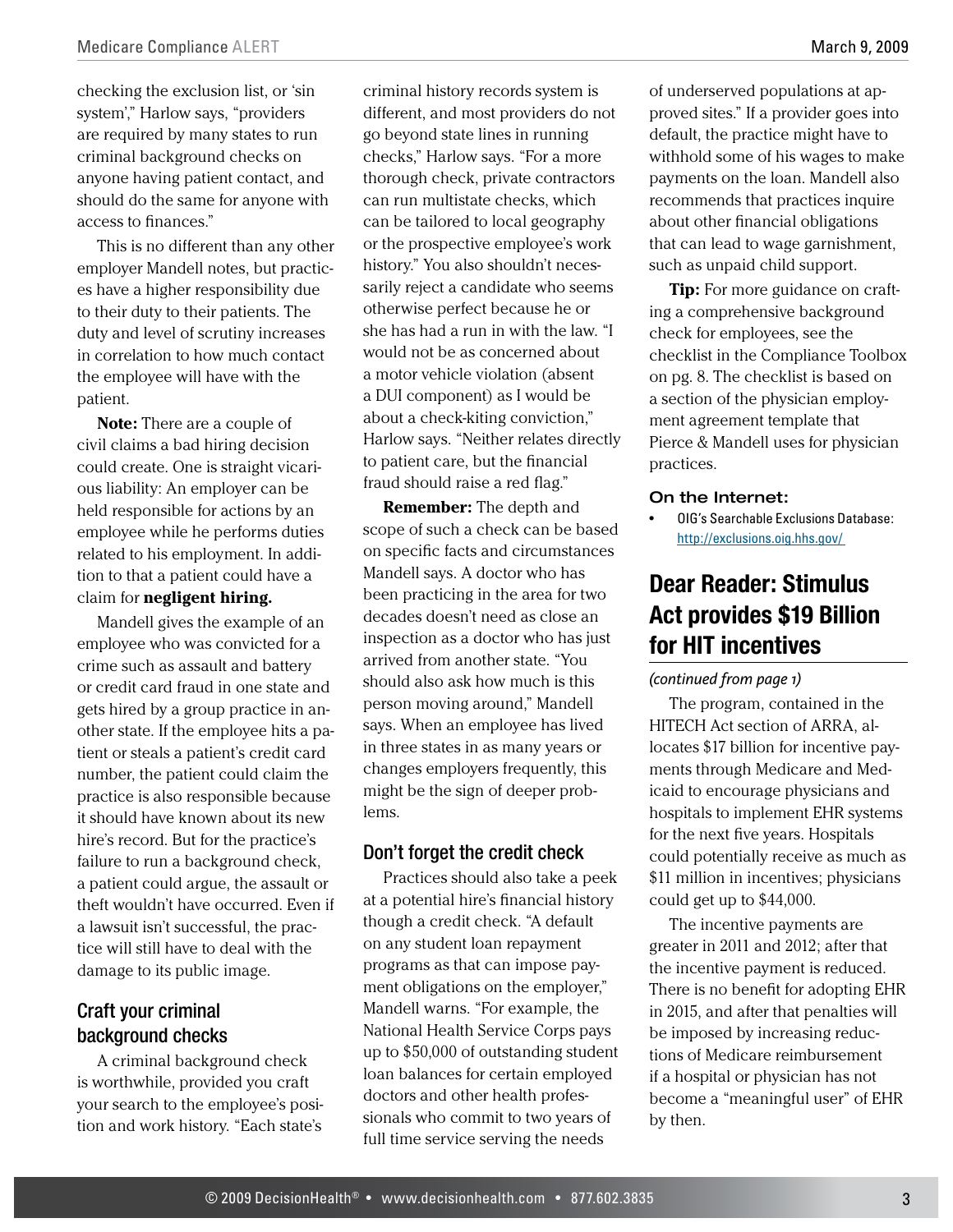Medicare Compliance ALERT

<span id="page-3-0"></span>"Meaningful use" of an EHR will be determined by CMS, but the law states that the EHR must be certified, able to electronically prescribe, part of an electronic exchange and able to report quality measures. Physicians and hospitals will have to

demonstrate that they are a meaningful EHR user.

The law also offers incentives from Medicaid for providers who adopt EHR and \$2 billion to HHS' Office of the National Coordinator of Health Information Technology

#### Watch out for these ABN hotspots

With the new Advance Beneficiary Notice (ABN) form becoming mandatory on March 1, 2009, it's more important than ever for you to know Medicare's key rules concerning ABN use (*see The Case of the Abused ABN, pg. 7*[\). Here are some hot spots you should watch for:](#page-6-0) 

- **Patient refuses to sign:** When a patient refuses to sign the ABN form and demands the service, the ABN form should be annotated with "patient refused to sign and demanded the service" and two witnesses must sign and date the form attesting that that the patient refused to sign. Submit assigned claims with the GA modifier as if the patient had signed the ABN form.
- Need an ABN for emergency services: ABNs can be obtained for ED patients after all EMTALA requirements have been met. Once the patient is stable and has the opportunity to be fully informed before signing the ABN, he/she can be asked to sign an ABN for services that may not be medically necessary from that point forward.
- **Repetitive services:** A single ABN can be used for an extended course of treatment. For standing orders the ABN must list the frequency and duration of the service(s) on the ABN. Issue a new ABN any time the standing order is changed or additional services added.
- **Charges for services with an ABN:** You are able to bill for your full charges (not restricted to the allowable) when Medicare does not cover a service and a signed ABN has been obtained. Keep in mind it is important that the estimate on the ABN form meet the guidelines of a "reasonable estimate" now specified by CMS.
- **• Use of modifiers GA, GY and GZ on claims for ABN services:** Use modifier GA when a signed ABN is on file. If you don't, you cannot bill the patient if the service is denied. Modifier GY is used when a service is never covered by Medicare under any circumstances. Use of GY is an optional modifier designed to speed a denial. Use modifier GZ when the service is not reasonable and necessary and an ABN has not been obtained. You can't bill the patient and it is an optional modifier that CMS says "greatly reduces the risk of a mistaken allegation of fraud or abuse." Some Medicare contractors have said use of GZ and GY are mandatory. (Verify the policy for your specific Medicare contractor.)

(ONCHIT) to help support health information exchanges, invest in national HIT infrastructure, provide implementation assistance to providers, and take other actions to advance the use of HIT.

These initiatives are expected to help be the catalyst to move to EHR, according to consultant John Parmigiani, Ellicott City, Md., who helped draft the original HIPAA security rule. "[Government] bodies are working together regarding standardizations. It's a concerted effort to get to e-health care and make it more feasible," he explains.

However, moving to a EHR system is still a painful, expensive process, according to attorney Shirley Morrigan, with Foley & Lardner, in Los Angeles. "There is still a lot of patient and provider concern. You need stakeholders' [buy] in. Don't just dump it on people," she says.

The programs still need some clarification, according to attorney Gerald "Jud" DeLoss, with Gray Plant Moody, Minneapolis.

**Example:** To qualify for the incentives, the provider must be using a "certified" EHR. However, HIPAA doesn't require EHRs to be certified, and there isn't one standard for certification, although the non-profit Certification Commission for Health Information Technology (CCHIT) currently operates a certification program. So it's unclear if CCHIT's program will become the certification program required by the incentive plans, or if other standards will be created, notes attorney Cynthia Stamer, Glast Phillips & Murray, Dallas.

HHS will clarify how the incentive and other programs will work in the coming months.

"By 2014 we'll see EHR integrated throughout the country. That's the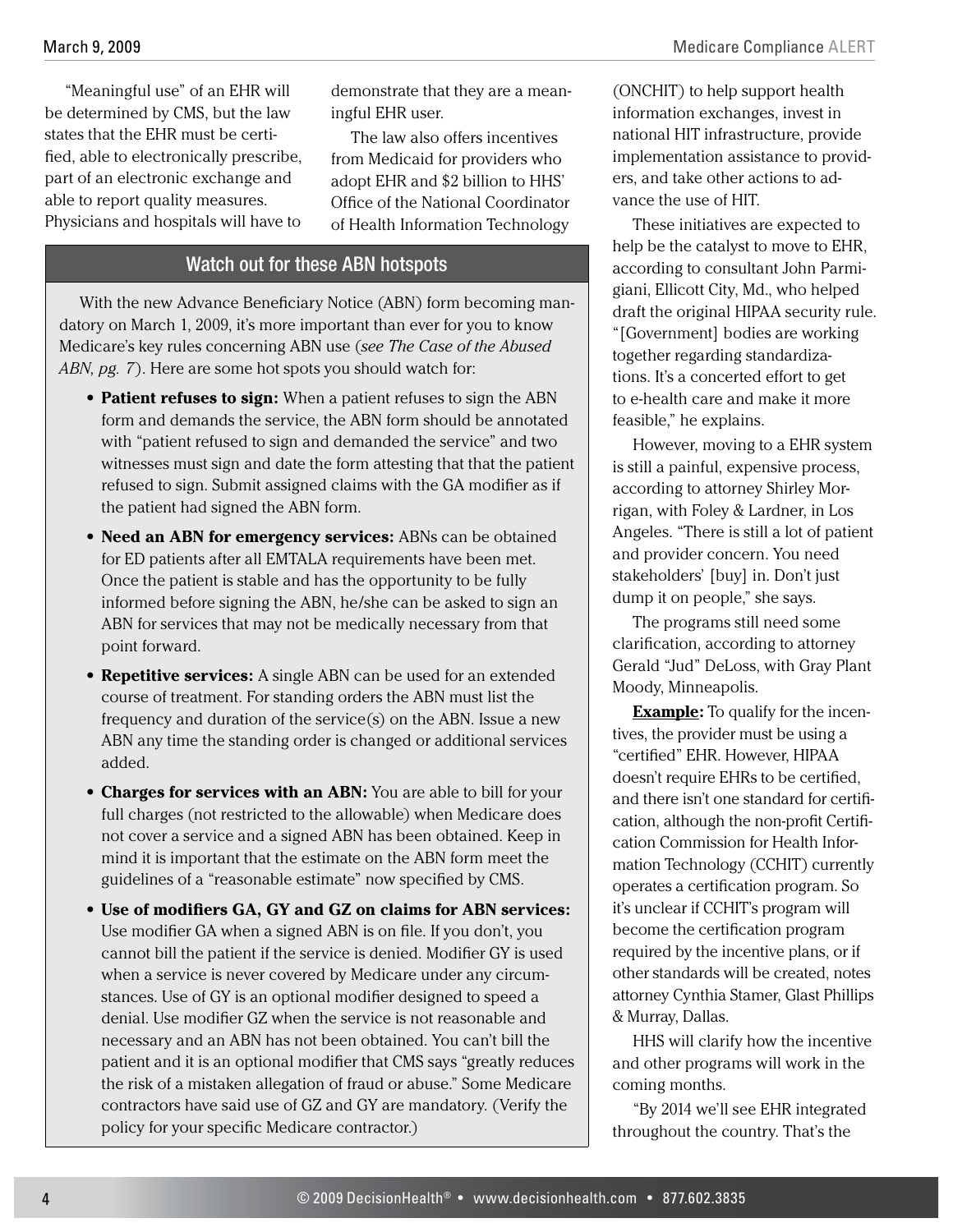<span id="page-4-0"></span>overriding theme of this legislation," says DeLoss.

#### On the internet:

• The American Recovery & Reinvestment Act: [http://frwebgate.access.gpo.gov/](http://frwebgate.access.gpo.gov/cgi-bin/getdoc.cgi?dbname=111_cong_bills&docid=f:h1enr.pdf) [cgi-bin/getdoc.cgi?dbname=111\\_cong\\_](http://frwebgate.access.gpo.gov/cgi-bin/getdoc.cgi?dbname=111_cong_bills&docid=f:h1enr.pdf) [bills&docid=f:h1enr.pdf](http://frwebgate.access.gpo.gov/cgi-bin/getdoc.cgi?dbname=111_cong_bills&docid=f:h1enr.pdf). The HITECH Act provisions begin on page 112.

# **OIG targets hot topics, management challenges**

You have another key clue about where HHS will focus its efforts in 2009. The OIG has identified the nine most significant management and performance challenges facing HHS in the coming year, and "hot topics" that relate to these changes under heightened attention or scrutiny by the Administration, Congress, the public or others.

The 49-page document is published annually. Unlike the OIG Work Plan, which is an "outward-looking document" that outlines for HHS and providers what OIG hopes to accomplish in the coming year, the Top Management Challenges report is more of an internal roadmap, identifying to HHS what OIG believes are HHS' biggest challenges in the coming year, explains OIG spokesperson Donald White. "It's written for the benefit of HHS. It's an assessment [as to whether] monies are being used efficiently," he explains.

Experts agree. "[It gives you] a better sense of what areas you'll see more activity in because that's where the government will be more vigilant [in monitoring HHS]," says attorney Gabe Imperato, managing partner of the Fort Lauderdale, Fla., office of Broad & Cassel.

The report may be an even better indicator than the Work Plan of where the attention of the government will be focused. The problem with the work plan is that it's a snapshot of what the OIG is interested in and doesn't show the OIG's priorities. The Top Management Challenges Report is prioritized. You know the top stuff on the list," says attorney Martie Ross, with Lathrop & Gage, Kansas City.

Several top management challenges and the associated hot topics identified include:

- **•** Fraud and abuse safeguards in Medicare Part D.
- The failure to provide quality care.
- **•** Transparency of provider financial interest in drugs and medical devices.
- Oversight of financial interests of clinical investigators and advisory board members.
- **•** Medicare and Medicaid integrity, including DME fraud, home and community-based care and contractor oversight.
- Security of health information technology systems.

 The Top Management Challenges report doesn't immediately impact the Work Plan, warns White. But both documents are useful to help providers determine how to set their own compliance priorities, says Imperato.

Here are three ways to use the report to your advantage:

**1. See if the report lists anything specific that relates to you. Example:** If you have a financial relationship with a pharmaceutical company, shift your focus and evaluate whether it passes legal muster, says Ross. "This is a significant risk area," she points out. The DME industry apparently has already followed this advice. Ross notes that one

of the hot topics listed is DME fraud and competitive bidding. "The DME industry obviously got wind of [the report]. It just posted that it will self-regulate fraud to try to avoid competitive bidding," she explains.

- **2. Compare the work plan to the report.** If you see something in both documents that affects you, you may want to elevate those priorities, suggests Imperato.
- **3. Don't put something on the back burner simply because it's not listed as a hot topic in the report.** It might merely mean that OIG thinks HHS is already handling it adequately. **Example:** Billing and payment issues are always important to the OIG, but it's likely not identified as a hot topic or top management challenge because the new recovery audit contractor (RAC) program is expected to target that, says Ross. The Stark law is also not listed, but there has been enforcement activity regarding Stark violations, so it's likely OIG believes that HHS has this under control, she adds.

#### On the internet

• OIG's Top Management Challenges Report: [http://www.oig.hhs.gov/publica](http://www.oig.hhs.gov/publications/challenges.asp)[tions/challenges.as](http://www.oig.hhs.gov/publications/challenges.asp)p

# **CMS delegates PFFS payment disputes**

Frustrated by underpayments from Medicare Advantage Private Fee-for-Service (PFFS) plans, but unsure how to challenge the low payment without running afoul of Medicare rules? CMS has decided to help.

The agency rolled out a new system for handling payment dis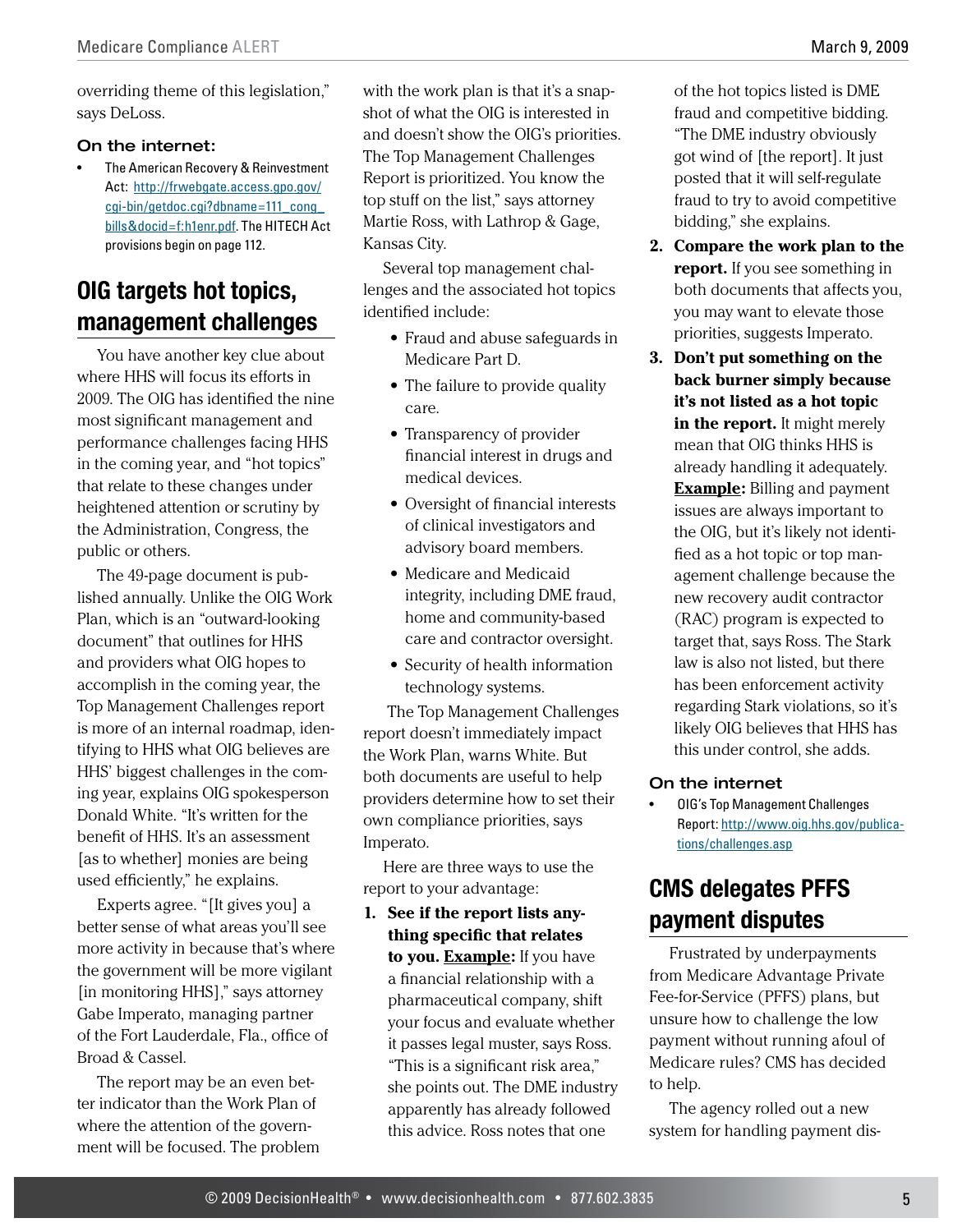<span id="page-5-0"></span>putes raised by providers who treat patients enrolled in PFFS plans. Effective Jan. 1, 2009, CMS has delegated the adjudication of these disputes to Jacksonville, Fla.- based First Coast Service Options, Inc., which also holds claims processing contracts with the agency. CMS used to handle these payment disputes internally.

To take advantage of this new process, you must first meet the following conditions:

**•** You must be a "deemed" or "non-contract" provider as defined under the PFFS program. That means that you don't have an existing contract with the private payer for PFFS patients, knew that the patient was enrolled in a PFFS plan before furnishing the services and had access to the plan's terms and conditions of participation;

- The payment is less than the payment amount that would have been paid under the PFFS plan's terms and conditions, or the amount is less than would have been paid under original Medicare;
- You must have exhausted the internal appeals process with the PFFS plan.

First Coast cannot help you with services denied for coverage issues, national coverage determinations, medical necessity determinations or contract disputes.

To use this process, you need to file a payment dispute decision (PDD) request directly with First Coast within 180 days of the PFFS plan's written decision regarding the payment dispute. You must submit the request in writing, preferably on a standard PDD form available at First Coast's Web site. The information you need to file includes a copy of the claim, the reason for the dispute, and your contact information.

PDDs can be mailed to First Coast at PFFS Payment Disputes, PO Box 33017, Jacksonville, Fla., 32231- 4017 or faxed to (904) 361 0551. Alternatively, if the submission and associated documents don't contain any protected health information (PHI) you can send the PDD via email: [IREPFFS@fsco.com.](mailto:IREPFFS@fsco.com)

First Coast is supposed to issue a decision within 60 days unless it grants itself an exception. When it renders a decision and notifies the parties, it considers the case closed, according to CMS. However, you (and the plan) have the right to request a debriefing.

#### On the Internet:

- First Coast's Standard PDD form: [http://](http://www.fcso.com/139296.pdf) [www.fcso.com/139296.pdf](http://www.fcso.com/139296.pdf)
- CMS's announcement: [http://www.cms.](http://www.cms.hhs.gov/MLNMattersArticles/downloads/SE902.pdf) [hhs.gov/MLNMattersArticles/down](http://www.cms.hhs.gov/MLNMattersArticles/downloads/SE902.pdf)[loads/SE902.pdf](http://www.cms.hhs.gov/MLNMattersArticles/downloads/SE902.pdf).

# For the Anonymous CO: Your Questions Answered Here

## Gifts to encourage screening exams

We want to offer patients a free cloth shopping bag if they come in for a colorectal cancer screening. Will this violate the anti-kickback rules?

Normally you can't offer or give remuneration to a Medicare or Medicaid beneficiary in order to get the beneficia-<br>Ty to use services or items from a particular provider. However, in a Special Advisory Bulletin issued Augu 2002, OIG refined its definition of the types of patient remuneration that violate the Anti-Kickback Statute.

The agency spelled out what it considers an inexpensive gift, when more valuable goods and services may be offered and the actions that constitute inducement. Providers may offer inexpensive gifts to Medicare and Medicaid patients if individual gifts have a retail value of \$10 or less or the total retail value of gifts offered within a year is \$50 or less. This standard only applies to gifts. It does not apply to cash or cash equivalents.

In addition, remuneration does not include incentives given to people to promote delivery of preventive care services. Such services include prenatal services, post-natal well-baby visits, or services described in the current U.S. Preventive Service's Task Force Guide to Clinical Preventive Services. Just make sure the incentive isn't tied to the provision of other services reimbursed by Medicare or Medicaid and aren't cash or items convertible to cash (such as gift cards) and of greater value than the service itself.

*Have a question you'd like to ask anonymously? Send it to [jkyles@decisionhealth.com.](mailto:jkyles@decisionhealth.com)* Medicare Compliance Alert *will not print any information that could identify your organization or your client.*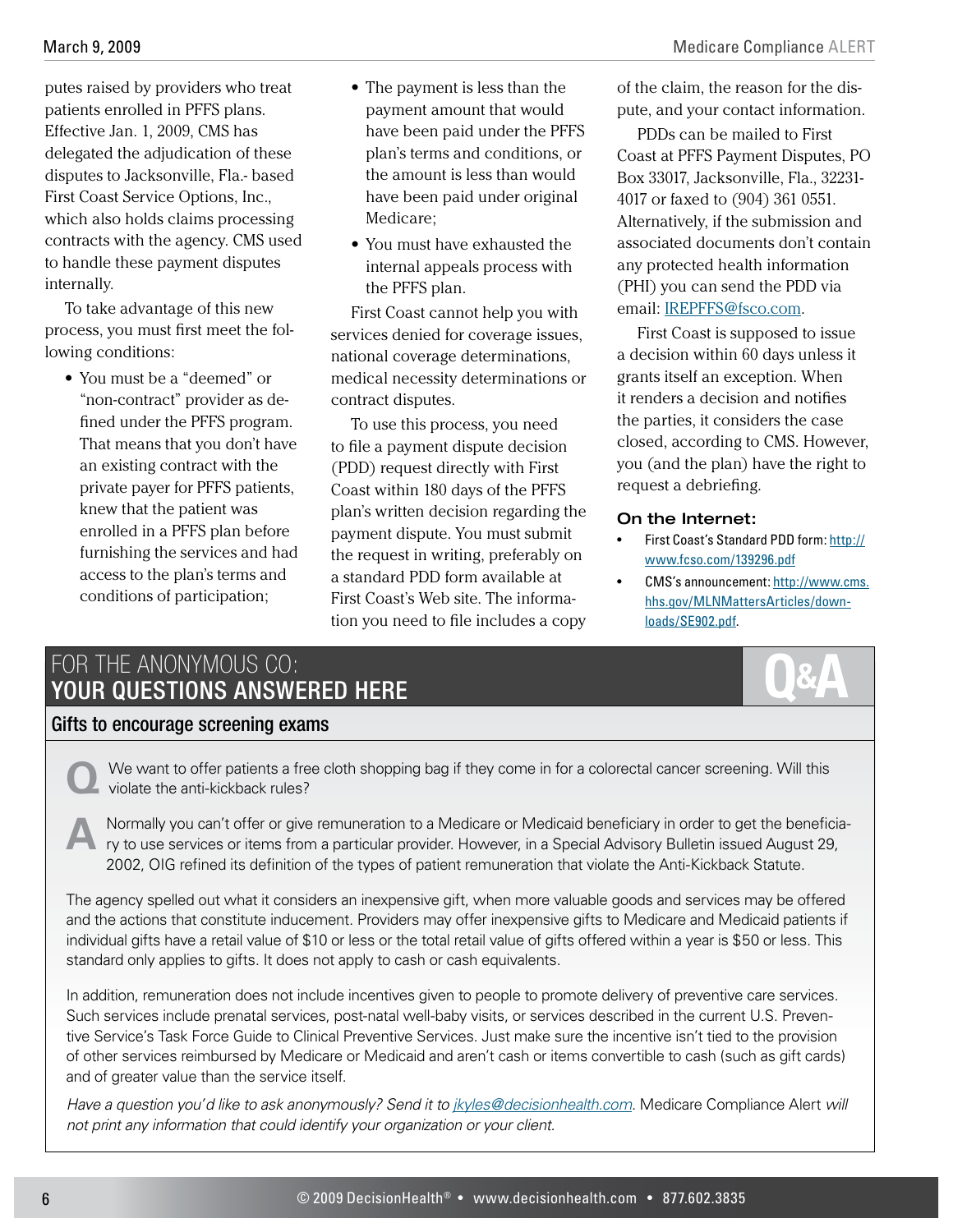<span id="page-6-0"></span>

# **Case #6: The case of the abused ABN**

#### **Compliance Risk Identified:**

A Florida group practice asked us to perform a comprehensive compliance analysis. During the chart review we found that all 50 charts we pulled contained an incomplete Advanced Beneficiary Notice (ABN) signed by the patient. We suspected the practice was asking patients to routinely sign ABNs.

We randomly pulled additional charts and found that of the more than 150 extra charts we pulled, each had an ABN. The majority of them were blank except for a patient signature.

#### **Background:**

ABNs are designed so practices can tell a patient they believe Medicare will not pay for a specific service for that particular patient. If Medicare does deny the payment the practice can charge the patient.

There are three options for when to use the current version of the ABN, which became mandatory March 1 (*[see box, pg. 4](#page-3-0)*):

- The patient wants the service performed and is willing to pay, but wants a claim submitted to Medicare for an official decision.
- The patient wants the service performed. is willing to pay, and does not want a claim submitted to Medicare (patient waives appeal rights).
- The patient does not want the service.

If you don't complete an ABN you may not bill the patient for payment of the services. In addition the provider can't use ABNs "just in case" the carrier denies payment.

**Note:** The cost estimate field of the ABN is now mandatory. CMS says you must make a good faith effort to provide a reasonable estimate for those items and services listed on the ABN and expects it to be within \$100 or 25% of the actual costs, whichever is greater.

A valid ABN:

- Must be provided to the patient in advance of the service and in writing;
- Must describe the particular service(s); and
- Must contain the provider's reasons for believing Medicare will deny payment.

#### **Recommendation(s) and Corrective Action Plan:**

In the case of the Florida practice, any signed ABN that did not contain a specific service or the reason for the suspected denial was not valid and could not be used as justification to bill patients for denied services.

Each practice staff member was given training on the specific reasons for when Medicare allows use of an ABN. The training was based on the new ABN which became mandatory on March 1.

We also instructed the practice that it would be required to issue a refund to any patient who paid a balance for a denied service based on an improperly executed ABN, or face heavy fines and the possibility of exclusion from Medicare.

To learn more about ABN requirements and to download the new form and its instructions visit: [http://](http://www.cms.hhs.gov/BNI/02_ABNGABNL.asp) [www.cms.hhs.gov/BNI/02\\_ABNGABNL.asp.](http://www.cms.hhs.gov/BNI/02_ABNGABNL.asp)

Sean M. Weiss, vice president of DecisionHealth Professional Services can be contacted directly at [sweiss@dhprofessionalservices.com](mailto:sweiss@dhprofessionalservices.com) or 770-402- 0855.

DecisionHealth Professional Services, provides full-scale medical consulting services in the areas of practice management, compliance and coding as well as health law services. To schedule a DecisionHealth Senior Consultant to come onsite to your practice or to learn more about our services visit us at [www.dhpro](www.dhprofessionalservices.com)[fessionalservices.com](www.dhprofessionalservices.com) or contact us at 888-262-8354.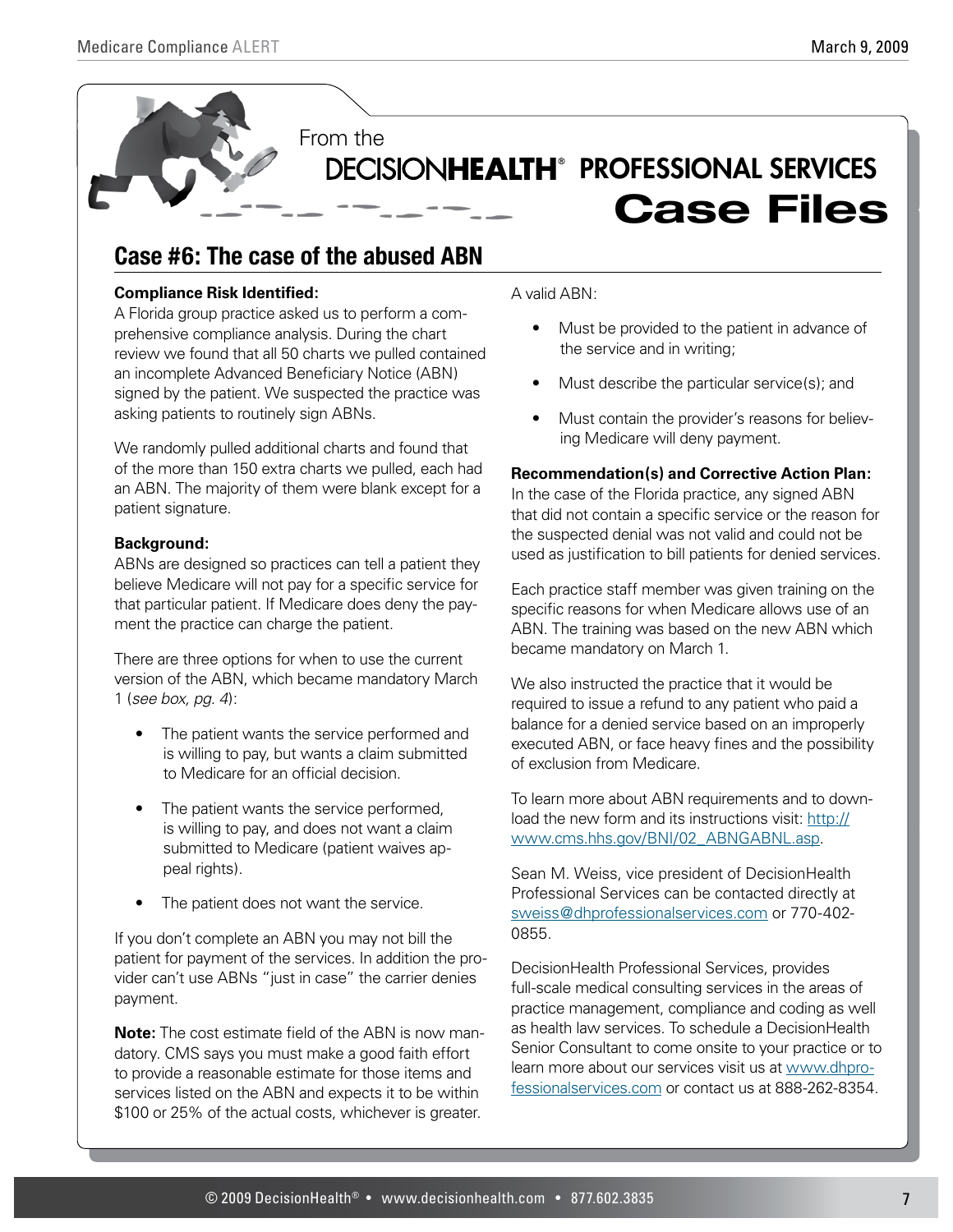# <span id="page-7-0"></span>From the Compliance TOOLBOX

## **Employee background checks**

There are a number of background checks you can conduct on potential job applicants (*[see story, pg. 1](#page-0-0)*). This checklist gives you an overview of the type of information you need to know about an employee before you offer them a position at your practice. It was developed from a portion of the standard physician employment agreement Bill Mandell of Pierce & Mandell, Boston, uses for independent and hospital affiliated group practices.

- ❒ Malpractice suits, claims (whether or not filed in court), settlements, settlement allocations, judgments, verdicts or decrees against the Employee.
- ❒ Disciplinary, peer review or professional review investigations, proceedings or actions instituted against the Employee by any entity including licensure boards, healthcare facilities, professional societies or associations, third party payors or governmental agencies.
- ❒ Convictions of any felony or pleading *nolo contender* to a felony, or the equivalent.
- ❒ Investigations or proceedings, whether administrative, civil or criminal, relating to any allegations against the Employee of filing false health care claims, violating anti-kickback laws, or engaging in fraud or abuse under any state, federal or private health insurance program ("Program").
- $\Box$  The inability of the Employee to perform the essential functions of his or her job duties.
- ❒ Investigations or proceedings based on any allegation against the Employee of violating professional ethics or standards, or engaging in any misconduct relating to the practice of medicine.
- $\Box$  Denial or withdrawal of an application in any state for licensure as a physician, for privileges at any health care facility, for board certification or recertification, for participation in any Program, for state or federal controlled substance registration, or for malpractice insurance if such a denial or withdrawal is related to the quality of care provided by the Employee or the Employee's compliance with any applicable rules or requirements.
- ❒ Suspension or exclusion from any Program.
- ❒ The existence of all ownership interests in or compensation relationships with any health care entity of the Employee and members of his or her immediate family.
- ❒ The existence of: all student loans or federal scholarships with the United States pursuant to the National Health Service Corps Scholarship Program, the Physician Shortage Area Scholarship Program (together, "student loans"); any default or notice of default by the Employee of a student loan; any repayment agreement between the Employee and HHS entered into because of a default on a student loan, and any default or notice of default on the loan.

#### **Please pass this on to a colleague who could benefit from** *Medicare Compliance Alert* **.**

□ YES! I want news and guidance to help me stay on the right side of health care fraud and abuse laws and regulations. Please enter my one year (24 issues) subsctription at \$539. This includes access to the electronic version.

|                         | <b>Payment enclosed.</b> (Make checks payable to Medicare Compliance Alert;<br>TIN52-2205881)                                                                          |  |
|-------------------------|------------------------------------------------------------------------------------------------------------------------------------------------------------------------|--|
|                         |                                                                                                                                                                        |  |
|                         | $\Box$ Charge my:<br>MasterCard<br><b>AMERICAN</b>                                                                                                                     |  |
|                         | <b>VISA</b><br><b>EXPRESS</b>                                                                                                                                          |  |
|                         |                                                                                                                                                                        |  |
|                         |                                                                                                                                                                        |  |
|                         |                                                                                                                                                                        |  |
| www.compliancealert.net | Mail to: Medicare Compliance Alert<br>Two Washingtonian Center, 9737 Washingtonian Blvd.,<br>PAS <sub>09</sub><br>Ste. 100, Gaithersburg, MD 20878-7364   877-602-3835 |  |